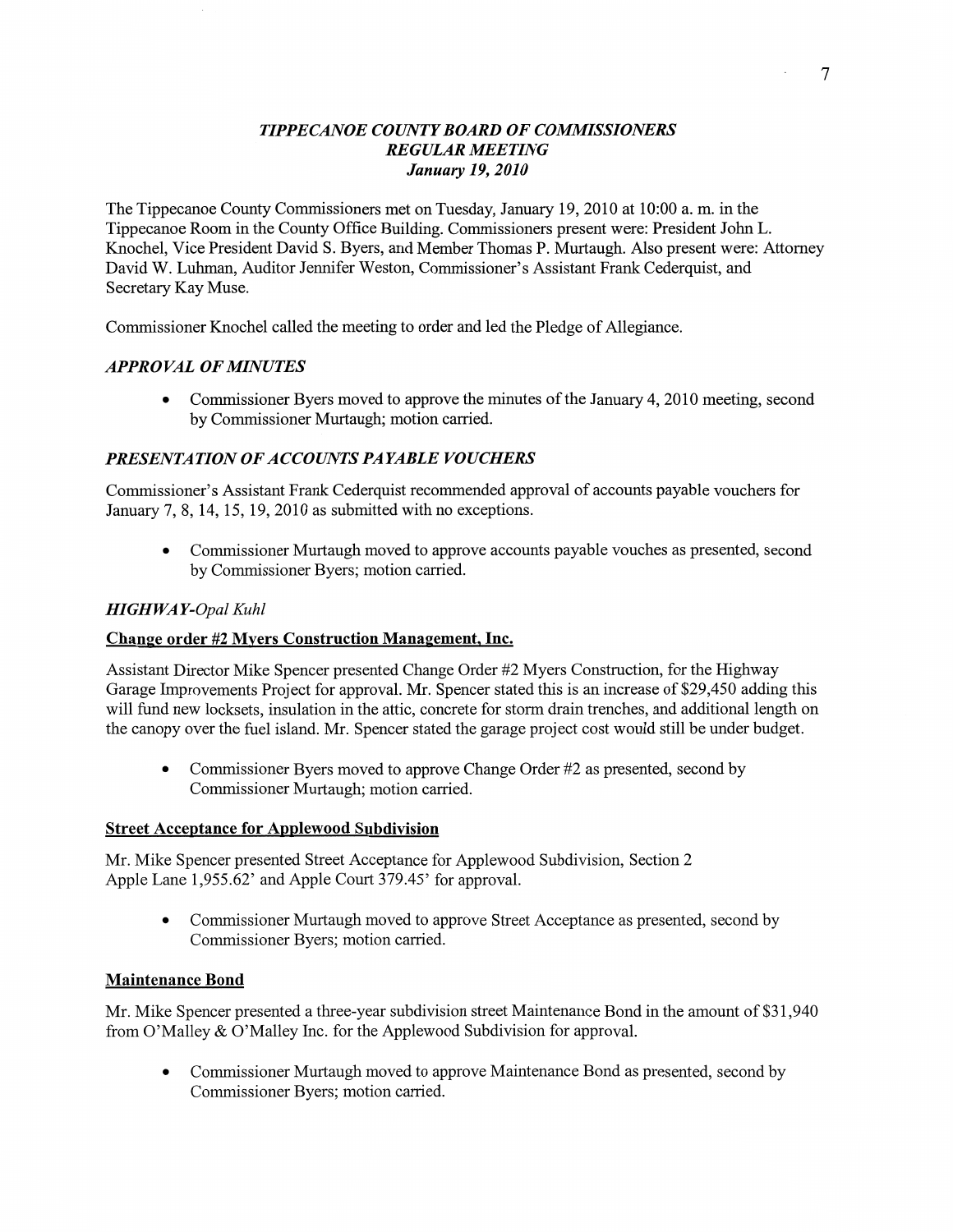| Milestone                | \$3,141,500.00 |
|--------------------------|----------------|
| Wertz & Yates            | \$2,880,038.55 |
| <b>Isom Construction</b> | \$2,373,684.72 |

Attorney David Luhman recommended bids be taken under advisement for review.

**0** Commissioner Murtaugh moved to take the bids under advisement, second by Commissioner Byers; motion carried.

## **Warranty Deeds and Temporary Easements**

Mr. Mike Spencer presented Warranty Deed and Temporary Easement Grant for Tyler Road Project Parcel 9 for approval in the name of Michael and Virginia Mann, in the amount of \$765 for the warranty deed and \$6 for the temporary easement **grant.** 

**• Commissioner Murtaugh moved to approve Warranty Deed and Temporary Easement as** presented, second by Commissioner Byers; **motion** carried.

Mr. Mike Spencer presented Warranty Deed for Tyler Road Project Parcel 12 for approval in the name of Patrick J. Benner in the **amount** of \$4,580.

**0** Commissioner Murtaugh moved to approve Warranty Deed as presented, **second** by Commissioner Byers; **motion** cam'ed.

Mr. Mike Spencer presented Warranty Deed and Temporary Easement Grant for Tyler Road Project Parcel 15 for approval in the name of **Shannon** and Niki Gaylord, in the amount of \$19,200 for the warranty deed and \$700 for the temporary easement grant.

**0** Commissioner Murtaugh moved to approve Warranty Deed as presented, second by Commissioner Byers; motion carried.

#### *GRANTS-Laurie Wilson*

#### **Professional** Services **Agreement**

Grant Facilitator Laurie Wilson presented **a** Professional Services Agreement between Women **Infants**  and Children (WIC) and Sandra Arnold. Ms. Wilson stated this is for the position of assistant to the breast-feeding **coordinator.** Ms. Wilson added **this** position is funded entirely through a grant.

**0** Commissioner Byers moved to accept Professional Service Agreement as presented, second by Commissioner Murtaugh, motion carried.

#### **Juvenile Task Force Memorandum** of **Understanding (M09)**

Grant Facilitator Laurie Wilson presented a MOU between Tippecanoe County and Indiana Juvenile Justice **Task** Force.

**0** Commissioner Byers moved to accept the MOU as presented, second by Commissioner Murtaugh; motion carried.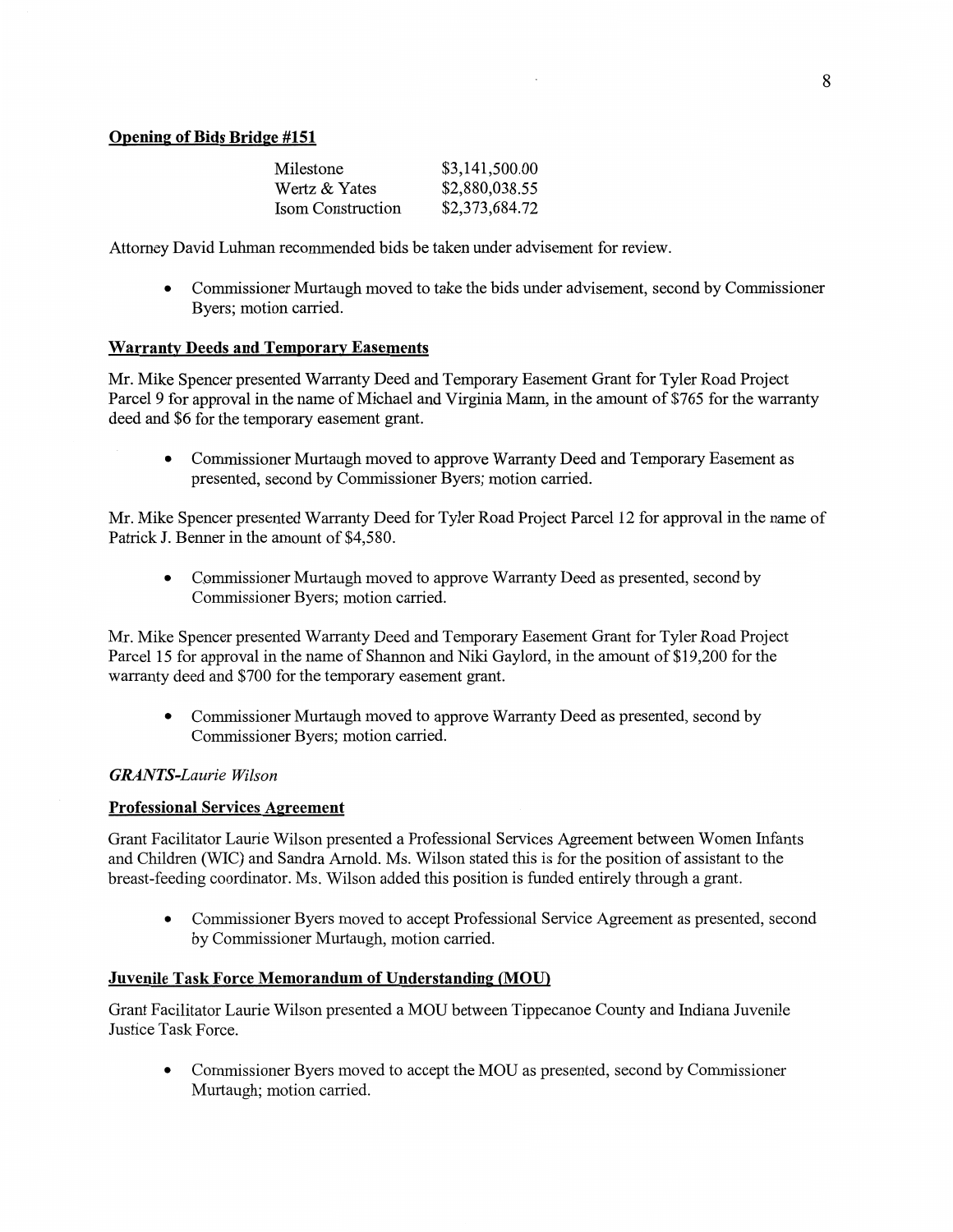# **Permission** to **Accept**

Grant Facilitator Laurie Wilson requested permission to accept three grants.

Ms. **Wilson** requested **permission** to accept a \$5,000 **grant** for the Health Department for bio-terrorism hospital planning fimd. **This** will be used by the Medical Reserve Corp for supplies.

• Commissioner Murtaugh moved to accept the grant as presented, second by Commissioner Byers; motion carried.

Ms. **Wilson** requested **permission** to accept **a** \$10,000 grant for the **Health** Department for bio-terrorism preparedness and **response.** 

**0** Commissioner Byers moved to accept the grant as presented, second by Commissioner Murtaugh; motion carried.

Ms. **Wilson** requested permission to **accept** a \$353,311 grant for the **Health Department** phase 3 of the H1N1 program. Ms. Wilson added because of the time restraints and the size of **this** grant any **funds that**  could not be put to good use would be returned. She added that many of the counties included in this grant are under-funded and this will be of **help** to them.

**0** Commissioner Byers moved to accept the grant as presented, second by Commissioner Murtaugh; **motion** carried.

# **Permission to Apply**

Grant **Facilitator** Laurie Wilson requested permission to apply for six grants.

Ms. **Wilson** requested permission to apply for **a** State Grant that will reimburse fimds to the IV-D Program. This is a cooperative agreement between the State and Tippecanoe County. The state reimburses 66% of the **expenses** paid by the County.

**0** Commissioner **Murtaugh moved** to grant permission to apply for the grant as presented, second by Commissioner Byers; motion carried.

Ms Wilson requested permission to apply for 2010 funding for the **State** Homeland Security Program. Ms. Wilson added this would include the nine **counties** making up District 4.

**0** Commissioner Byers moved to grant permission to apply for the grant as presented, second by Commissioner Murtaugh; motion cam'ed.

Ms. Wilson requested permission to apply for a Help America Vote Act **(HAVA)** grant for up to \$25,000. These funds will be used to pave the Randolph Township Trustee parking lot and provide renovations to several other local sites, to make **them** American Disabilities Act (ADA) compliant so they may be used as polling places. Ms. Wilson stated there would be **a** Memorandum of Understanding with these agencies agreeing to use the sites for polling places for a determined number of years.

**0** Commissioner Byers moved to grant permission to apply for the grant as presented, second by Commissioner Murtaugh; motion carried.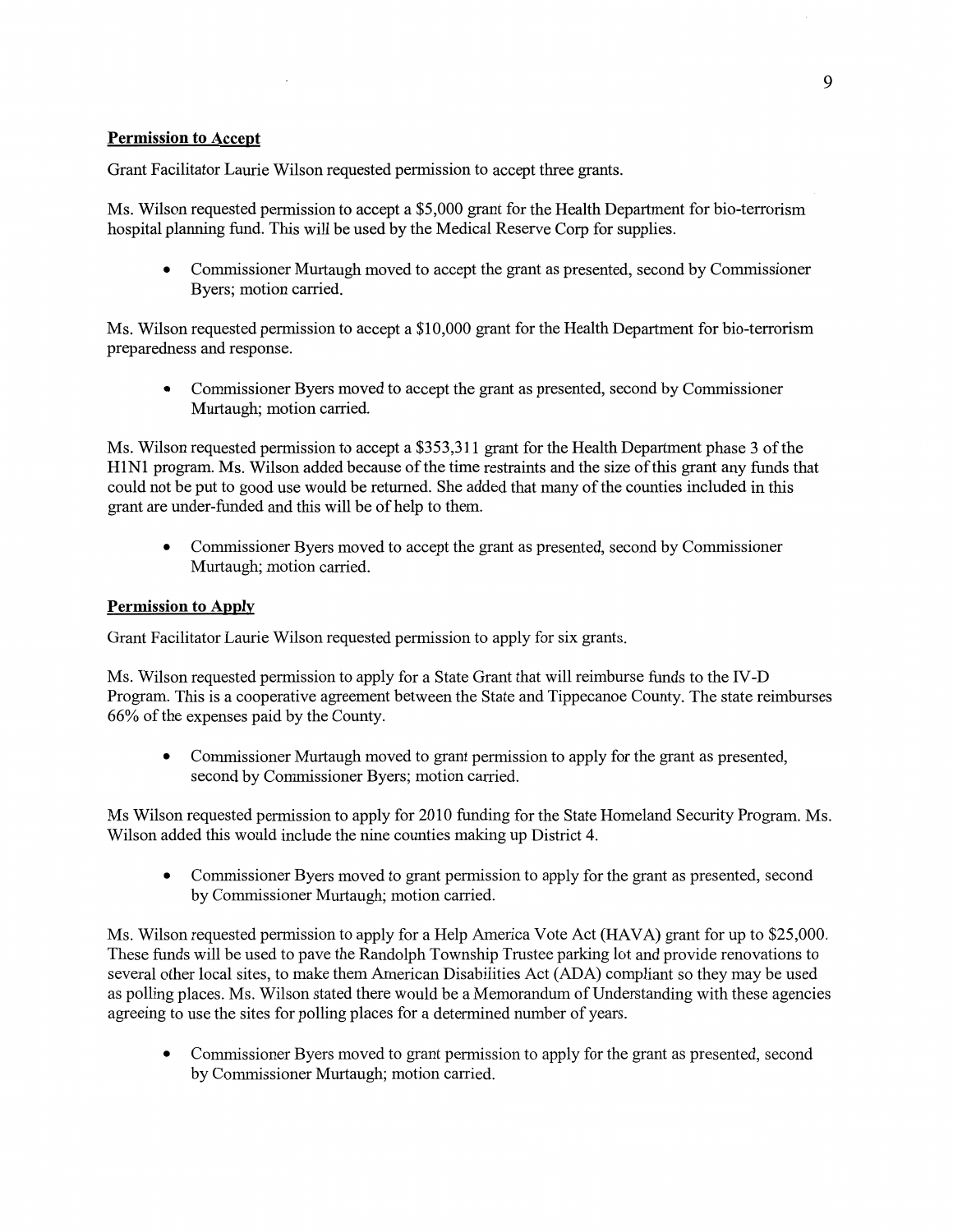Ms. Wilson requested permission to apply for **a** Indiana Criminal Justice **Institute** gran<sup>t</sup>**through** Juvenile Accountability Incentive Block Grant program (JAIBG) for a pregnancy prevention program in the amount of \$25,000 adding the 10% cash match has been identified.

**0** Commissioner Byers moved to grant permission to apply for the **grant** as presented, second by Commissioner Murtaugh; motion carried.

Ms. Wilson requested permission to apply for a Indiana Criminal Justice Institute grant through JAIBG for \$55,000 to flmd **a** school resource officer with Tippecanoe School **Corporation.** Ms. **Wilson** added **this**  program will be administered in **coordination** with the **Sheriff** *3* **Department** and the school corporation will provide the match.

**0 Commissioner** Murtaugh moved to grant **permission** to apply for the **grant** as presented, **second** by **Commissioner** Byers; **motion** carried.

Ms. Wilson requested permission to apply for a \$45,000 grant for the graduated sanctions program. Ms. Wilson added **this** is a program that identifies and implements ways to provide discipline steps in **<sup>a</sup>** graduated manner for **juvenile** offenders.

**0** Commissioner Murtaugh moved to grant permission to apply for the grant as presented, second by Commissioner Byers; motion carried.

# CAR *Y H* DIME FOR *CHILDREN-Rebecca Humphrey*

# **Resolution 2010-06-CM Establishing 2010 Rates** and **Admission Application** for **Cary Home**

Director Rebecca Humphrey requested approval of the Cary Home 2010 Rates, and **Admission**  Application. Ms. Humphrey stated the rates are set by the **state** and this would be **a** decrease.

**0** Commissioner Munaugh moved to approve Resolution 2010-06-CM as presented, **second** by Commissioner Byers; motion carried.

# *HUMAN RESOURCES-Shirley Mennen*

Human Resource Coordinator Shirley **Mennen** presented a vacation policy change for approval. Ms. Mennen stated that currently new **hires** do not accrue any vacation until after the **six-month** probation period. This change will allow new hires to accrue vacation during the **six-month** probation period, but they will not be able to use the accrued vacation until they **have** completed the six-month probation period. Ms. **Mennen** stated the vacation policy will not take affect until February 1, 2010 and will not be retroactive.

• Commissioner Byers moved to approve change in vacation policy as presented, second by Commissioner Murtaugh; motion carried.

# *PUBLIC HEARING*  **Lease** of **Swisher Road Property** and **Amending Start Date** of **Lease**

Attorney David **Luhman** stated that at the last meeting the Tippecanoe County **Commissioners** approved <sup>a</sup> resolution approving the form of lease and scheduled a public hearing to receive input from the public with respect of the proposed lease. **This** is a two-year lease for approximately five acres and two buildings located on **Swisher** Road. The purpose of this lease will be to house TEMA equipment. The rent for the two years would be \$81,000 for the first year and \$82,620 for the second year. The County Council considered **this** at their January 12, 2010 meeting and tabled the issue until February.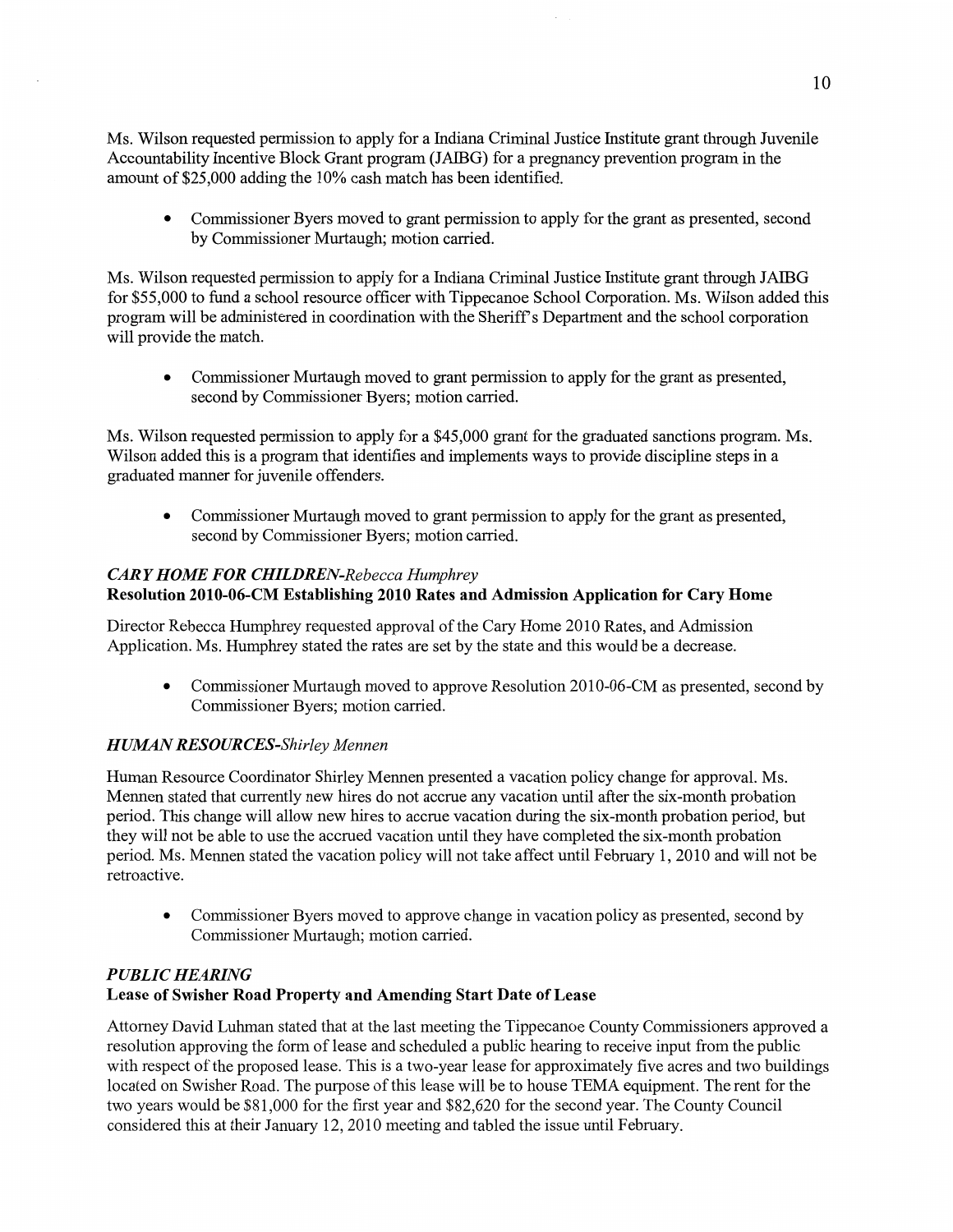President John Knochel opened the public hearing and asked for any **comments** in **favor** of or against the proposed lease.

Paul Wright—West **Point,** voiced his concern whether **this** eleven-acre site could be split if the County decides to **purchase** it. Mr. Wright added that **this property** sold in 2005 for \$750,000 and if the County leases this property for two years the County will be spending approximately \$100,000 per year. Mr. Wright added that the assessed value in 2008 was down to \$590,000 and has gone down \$50,000 to \$540,000 since **that** time. Mr. Wright stated **that** the amount and need of the equipment belonging to the County **needs** to be evaluated before leasing property. Mr. Wright went on to say **that** he feels the **amount**  of rent **that** is **being** asked is too high.

Sadie Ha\_rper-Scott— voiced her concern **that** the **Youth** Center is on **hold** because of financial reasons and the County is considering leasing property to store equipment. Ms. Harper-Scott added her concerns about the youth of the community and feels they are a priority.

**0** Commissioner Byers moved to table the **issue until** the February 1, 2010 **meeting, second** by Commissioner Murtaugh; motion carried.

# *JAIL BUMP-OUT CHANGE ORDERS*

Major Charlie Williams presented Change Order #4 in the amount of \$199.50 to Craig Electric for approval. This will be to add power for the sump pump.

• Commissioner Murtaugh moved to approve Change Order #4 for Craig Electric as presented, second by Commissioner Byers; motion carried.

Major Charlie Williams presented Change Order #2 in the amount of \$325 to Tri-Tech for approval. **This**  will be to drill holes for the security doors on the detention **cells.** 

**0** Commissioner **Murtaugh moved** to approve Change Order #2 for Tri-Tech as presented, second Commissioner Byers; motion carried.

# *RESOL UTION 2010-04-CM*

# **Confirming** the **Participation** of **Tippecanoe County** in the **Wabash River Heritage Corridor Commission**

Re-appointed to the Wabash River Heritage Corridor Commission were Member Norman A. Neiburger and alternate James A. Andrews.

**0** Commissioner **Murtaugh** moved to approve Resolution 2010-04-CM as presented, second by Commissioner Byers; motion carried.

# *UNFINISHED B USINESS*

None

# NE *W BUSINESS*

None

# *REPORTS* ON *FILE*

Building Commission Monthly Report